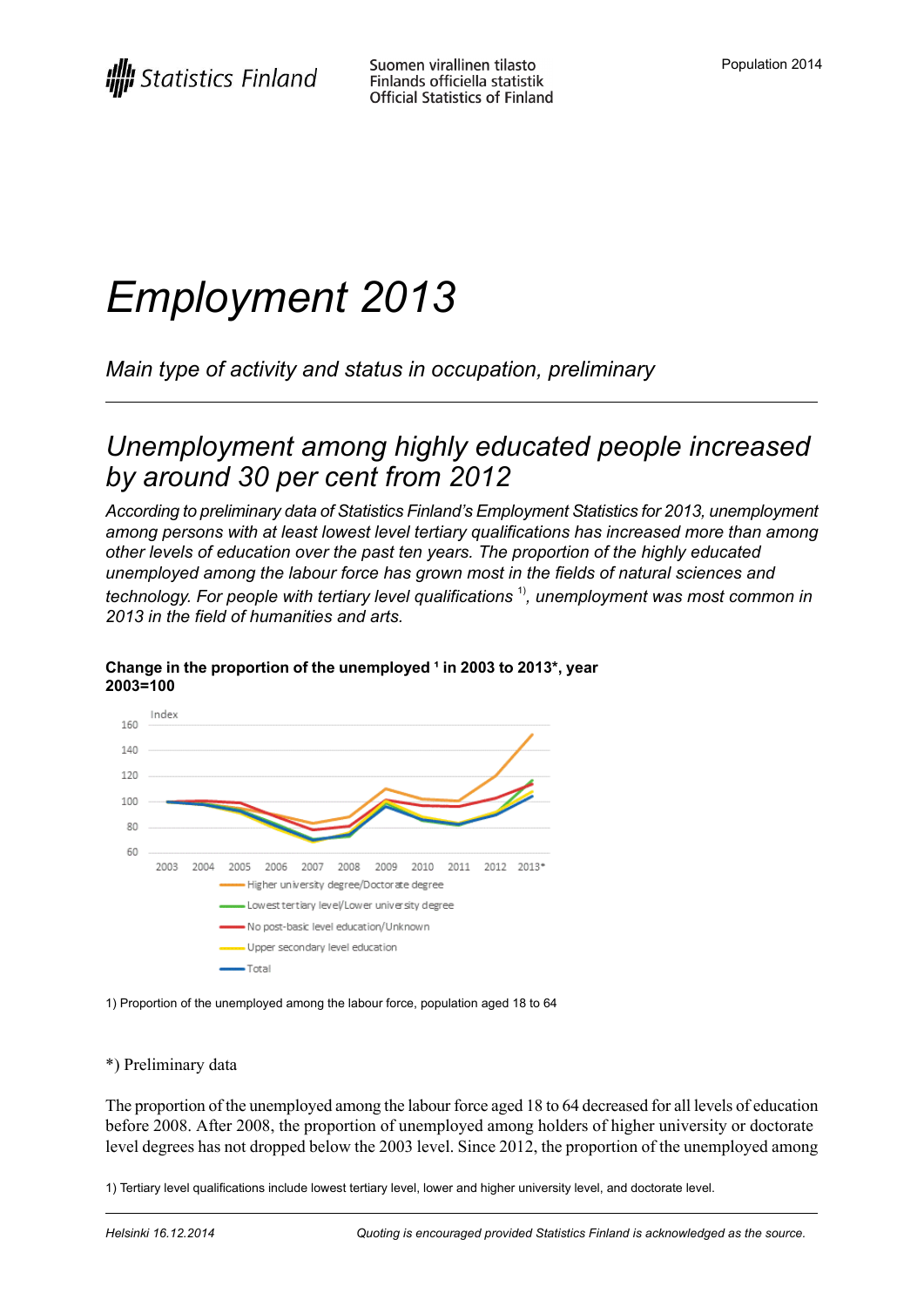the labour force grew for all levels of education, most, however, for the highly educated (both higher and lower university degrees).

According to the Employment Statistics, at the end of 2013, there were 328,000 unemployed persons of working-age, which was nearly 47,000 (17%) more than one year earlier. The number of the unemployed grew most among highly educated people; for persons with lowest level tertiary qualifications or lower university degrees, unemployment increased by 29 per cent, and for persons with higher university or doctorate level degrees, by 31 per cent compared to 2012. Despite the increase in unemployment for persons with tertiary level qualifications, their share of all unemployed persons of working-age is around one-fifth, while their share of employed persons is 41 per cent.

Examined by field of education, the proportion of the unemployed among the labour force for persons with tertiary level qualifications was highest in the field of humanities and arts (11.0%) and lowest in the field of health and welfare (2.8%) in 2013. Health and welfare is the only field of education where the proportion of the unemployed is lower than ten years ago. In the field of technology, the proportion of the unemployed grew especially in 2009 but the growth has continued in recent years as well.



**Proportion of the unemployed among the working-age population with tertiary level degrees compared to the entire labour force of the same age in 2003 to 2013\*, %**

#### \*) Preliminary data

The proportion of the employed of the entire working-age population also varies depending on the level of education. In 2013, the proportion of employed persons among those with basic level education was 45 per cent, 68 per cent among those with upper secondary level qualifications, 81 per cent among those with lowest tertiary level qualifications or lower university degrees, and 86 per cent among those with higher university or doctorate level degrees.

The data on unemployment in the employment statistics derive from the Register of Job Seekers of the Ministry of Employment and the Economy.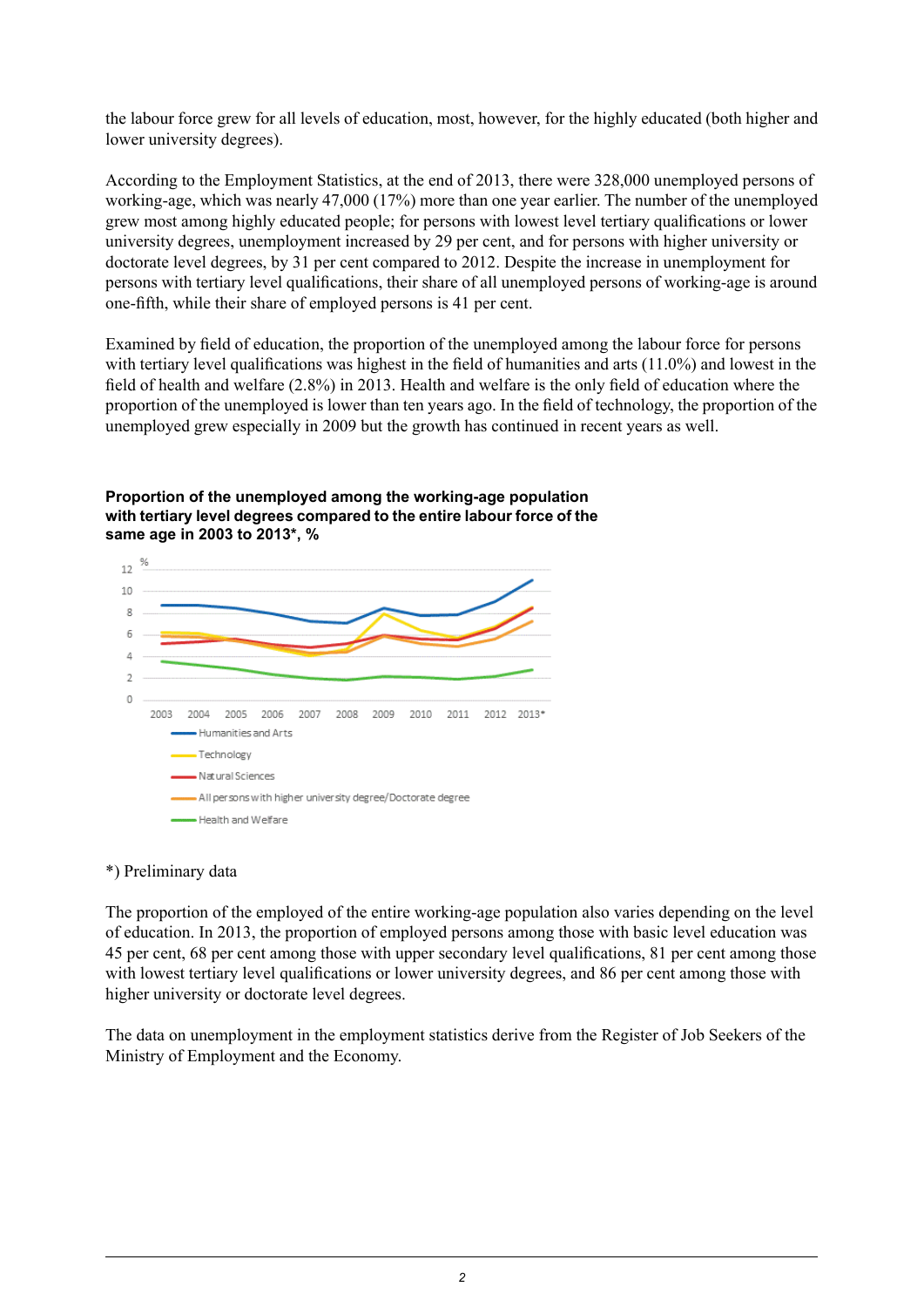### *Contents*

#### *Tables*

#### **Appendix tables**

| Appendix table 2. Number of unemployed among persons with tertiary level qualifications aged 18 to 64 by field of |  |
|-------------------------------------------------------------------------------------------------------------------|--|
| Appendix table 3. Proportion of the unemployed among persons with tertiary level qualifications aged 18 to 64 of  |  |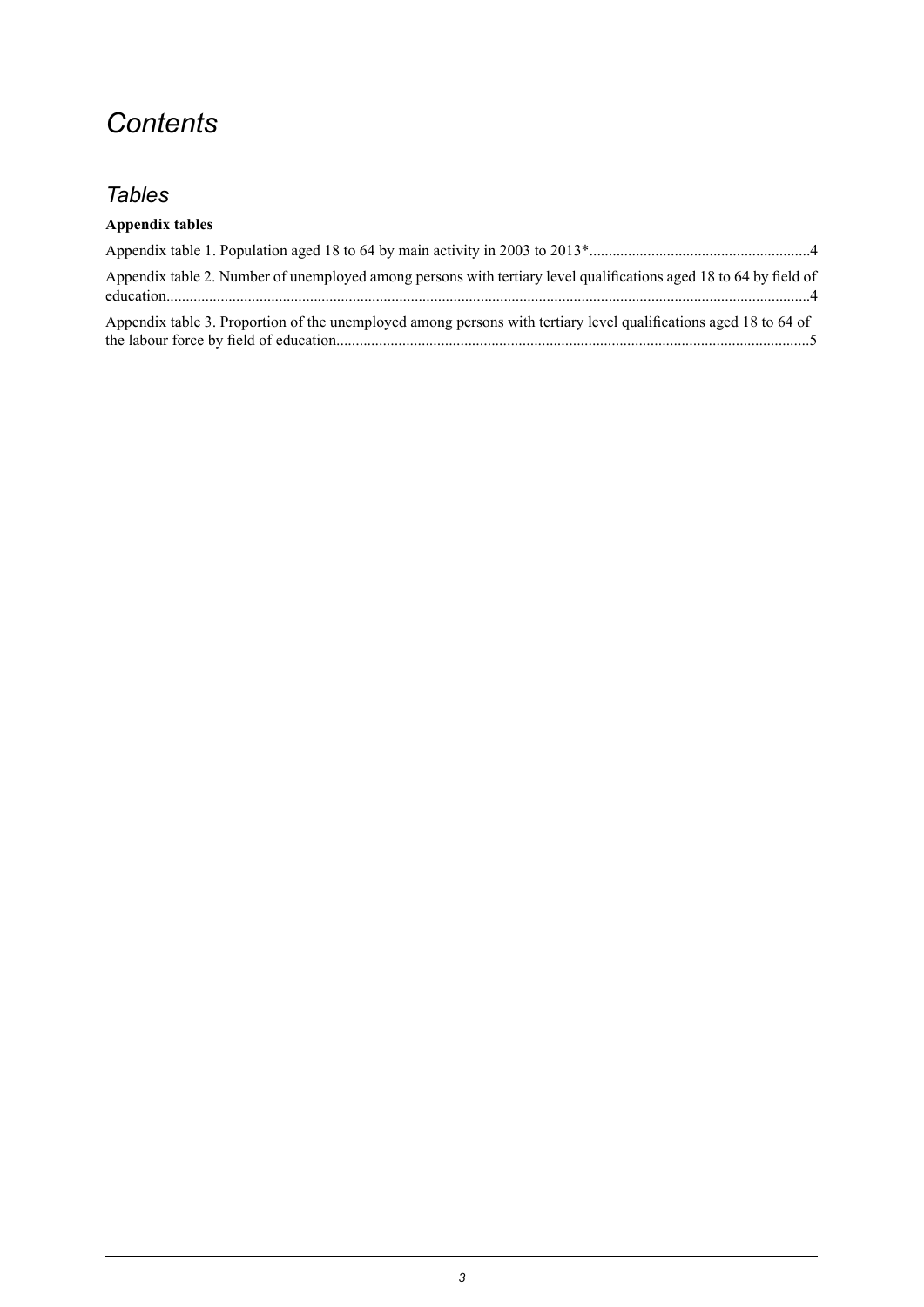### *Appendix tables*

#### <span id="page-3-0"></span>**Appendix table 1. Population aged 18 to 64 by main activity in 2003 to 2013\***

|                                                  | <b>Number</b> |                               |           | Change, number |                                             | Change, % |         |  |
|--------------------------------------------------|---------------|-------------------------------|-----------|----------------|---------------------------------------------|-----------|---------|--|
|                                                  | 2003          | 2012                          | 2013*     |                | 2003-2013* 2012-2013* 2003-2013* 2012-2013* |           |         |  |
| All 18 to 64-year-olds                           |               |                               |           |                |                                             |           |         |  |
| Total                                            |               | 3 297 825 3 329 751 3 318 043 |           | 20 218         | $-11708$                                    | 0,6       | $-0,4$  |  |
| No post-basic level<br>education/Unknown         | 873 575       | 677 114                       | 647 111   | $-226464$      | $-30003$                                    | $-25.9$   | $-4, 4$ |  |
| Upper secondary level education                  |               | 1468 440 1559 120             | 1 559 124 | 90 684         | 4                                           | 6,2       | 0,0     |  |
| Lowest tertiary level/Lower university<br>degree | 693 083       | 739 658                       | 745 344   | 52 261         | 5686                                        | 7,5       | 0,8     |  |
| Higher university degree/Doctorate<br>degree     | 262727        | 353 859                       | 366 464   | 103 737        | 12 605                                      | 39,5      | 3,6     |  |
| <b>Labour force</b>                              |               |                               |           |                |                                             |           |         |  |
| Total                                            |               | 2 523 090 2 597 694 2 605 268 |           | 82 178         | 7 5 7 4                                     | 3,3       | 0,3     |  |
| No post-basic level<br>education/Unknown         | 544 404       | 394 347                       | 375 843   | $-168561$      | $-18504$                                    | $-31,0$   | $-4,7$  |  |
| Upper secondary level education                  |               | 1 134 798 1 227 698 1 234 618 |           | 99 820         | 6920                                        | 8,8       | 0,6     |  |
| Lowest tertiary level/Lower university<br>degree | 606 014       | 651 150                       | 658 079   | 52 065         | 6929                                        | 8,6       | 1,1     |  |
| Higher university degree/Doctorate<br>degree     | 237 874       | 324 499                       | 336 728   | 98 854         | 12 2 2 9                                    | 41,6      | 3,8     |  |
| Employed                                         |               |                               |           |                |                                             |           |         |  |
| Total                                            |               | 2 220 077 2 316 769 2 277 406 |           | 57 329         | $-39363$                                    | 2,6       | $-1,7$  |  |
| No post-basic level<br>education/Unknown         | 438 303       | 314 872                       | 292 525   | $-145778$      | $-22347$                                    | $-33,3$   | $-7,1$  |  |
| Upper secondary level education                  |               | 987 679 1 081 665 1 062 021   |           | 74 342         | $-19644$                                    | 7,5       | $-1,8$  |  |
| Lowest tertiary level/Lower university<br>degree | 566 040       | 611 892                       | 607 358   | 41 318         | $-4534$                                     | 7,3       | $-0,7$  |  |
| Higher university degree/Doctorate<br>degree     | 228 055       | 308 340                       | 315 502   | 87447          | 7 162                                       | 38,3      | 2,3     |  |
| Unemployed                                       |               |                               |           |                |                                             |           |         |  |
| Total                                            | 303 013       | 280 925                       | 327 862   | 24 849         | 46 937                                      | 8,2       | 16,7    |  |
| No post-basic level<br>education/Unknown         | 106 101       | 79 475                        | 83 318    | $-22783$       | 3843                                        | $-21.5$   | 4,8     |  |
| Upper secondary level education                  | 147 119       | 146 033                       | 172 597   | 25 4 78        | 26 5 64                                     | 17,3      | 18,2    |  |
| Lowest tertiary level/Lower university<br>degree | 39 974        | 39 258                        | 50 721    | 10 747         | 11 463                                      | 26,9      | 29,2    |  |
| Higher university degree/Doctorate<br>degree     | 9819          | 16 159                        | 21 2 26   | 11 407         | 5 0 6 7                                     | 116,2     | 31,4    |  |

<span id="page-3-1"></span>\*) Preliminary data

#### **Appendix table 2. Number of unemployed among persons with tertiary level qualifications aged 18 to 64 by field of education**

|                              | 2003   | 2008                                             | 2009  | 2010      | 2011    | 2012                                     | 2013* |
|------------------------------|--------|--------------------------------------------------|-------|-----------|---------|------------------------------------------|-------|
| Social Sciences and Business |        | 20 425 16 040 20 207 18 040 17 885 20 052 25 224 |       |           |         |                                          |       |
| Technology                   | 12 167 |                                                  |       |           |         | 9 849 16 897 13 798 12 547 14 824 19 167 |       |
| <b>Humanities and Arts</b>   | 5113   | 5 2 7 1                                          | 6 539 | 6 188⊺    | 6 470   | 7641                                     | 9632  |
| <b>Health and Welfare</b>    | 5031   | 3000                                             | 3.597 | 3500      | 3 300   | 3845                                     | 5102  |
| Natural Sciences             | 1854   | 2121                                             |       | 2472 2331 | 2 3 1 6 | 2 783                                    | 3.644 |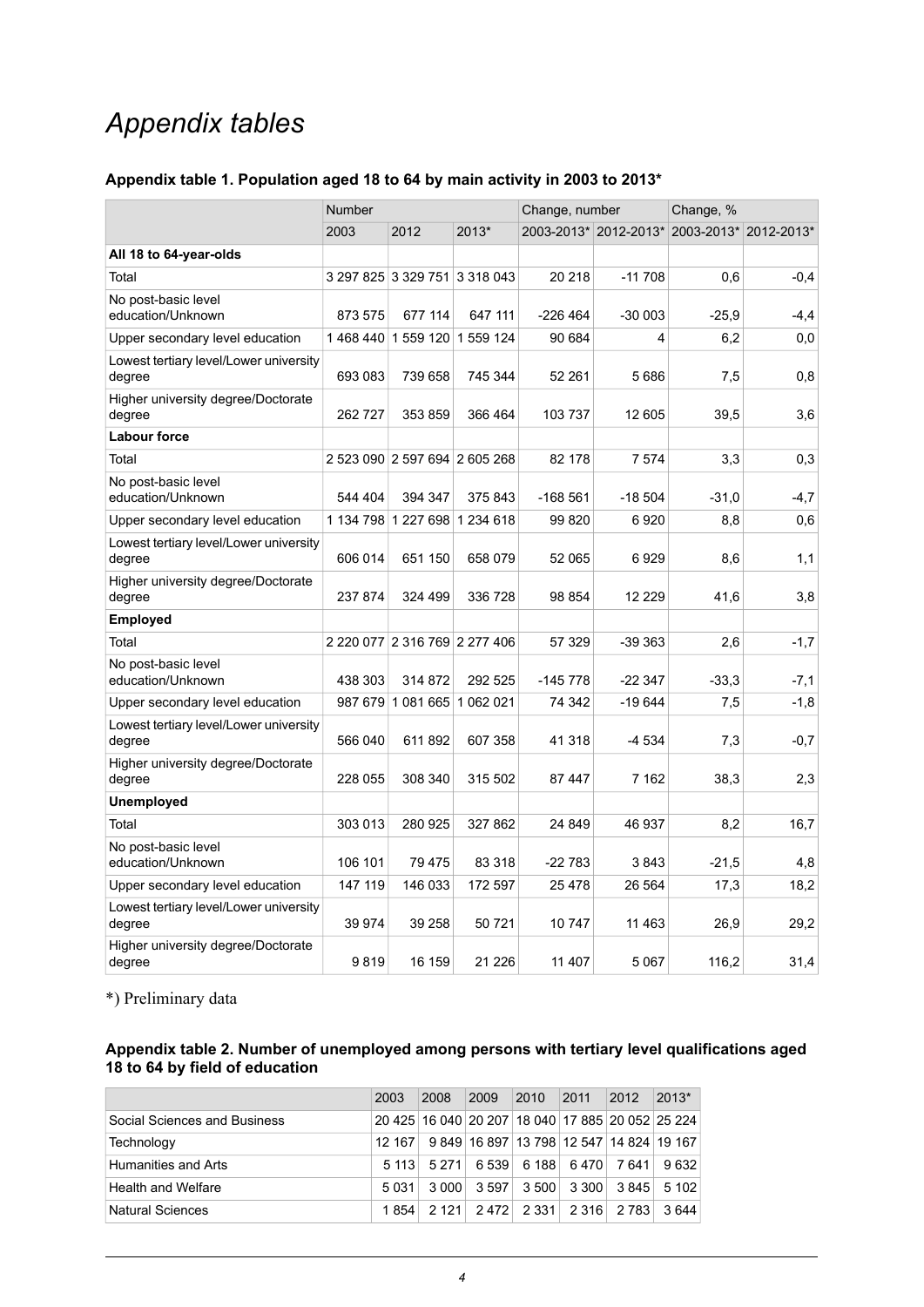|                                           | 2003  | 2008                                             | 2009  | 2010                                  | 2011          | 2012  | $2013*$   |
|-------------------------------------------|-------|--------------------------------------------------|-------|---------------------------------------|---------------|-------|-----------|
| Services                                  | 1 818 | 1538                                             | 1968  | 1 860                                 | 1 788         |       | 1941 2749 |
| Teacher Education and Educational Science | 1 706 | 1 814                                            |       | 2 032   1 870   1 913   2 174   2 598 |               |       |           |
| Agriculture and Forestry                  | 1.564 | 1 461                                            | 1 686 |                                       | 1 512   1 542 | 1 698 | 1999      |
| Other or Unknown Field                    | 115   | 186                                              | 274   | 305                                   | 247           | 459   | 1832      |
| Total                                     |       | 49 793 41 280 55 672 49 404 48 008 55 417 71 947 |       |                                       |               |       |           |

<span id="page-4-0"></span>\*) Preliminary data

#### **Appendix table 3. Proportion of the unemployed among persons with tertiary level qualifications aged 18 to 64 of the labour force by field of education**

|                                                            | 2003 | 2008 | 2009 | 2010 | 2011 | 2012 | $2013*$ |
|------------------------------------------------------------|------|------|------|------|------|------|---------|
| Humanities and Arts                                        | 8,8  | 7,1  | 8,5  | 7,8  | 7,9  | 9,0  | 11,0    |
| Technology                                                 | 6,2  | 4,7  | 7,9  | 6.4  | 5,7  | 6,7  | 8,6     |
| <b>Natural Sciences</b>                                    | 5,2  | 5,2  | 6,0  | 5,7  | 5,6  | 6,6  | 8,5     |
| Social Sciences and Business                               | 6,8  | 5,1  | 6,4  | 5,7  | 5,7  | 6,3  | 7,9     |
| Agriculture and Forestry                                   | 6,1  | 5,4  | 6,2  | 5,5  | 5,6  | 6,1  | 7,2     |
| Services                                                   | 5,0  | 3,7  | 4,6  | 4,3  | 4,1  | 4,3  | 5,9     |
| Teacher Education and Educational Science                  | 3,2  | 3,1  | 3,4  | 3,1  | 3.2  | 3,6  | 4,2     |
| <b>Health and Welfare</b>                                  | 3,6  | 1,9  | 2,2  | 2,1  | 1,9  | 2,2  | 2,8     |
| All persons with higher university degree/Doctorate degree | 5,9  | 4,4  | 5,9  | 5,2  | 5,0  | 5,7  | 7,2     |
| All working-age people, total                              | 12,0 | 9,0  | 11,6 | 10,4 | 9,9  | 10,8 | 12,6    |

\*) Preliminary data